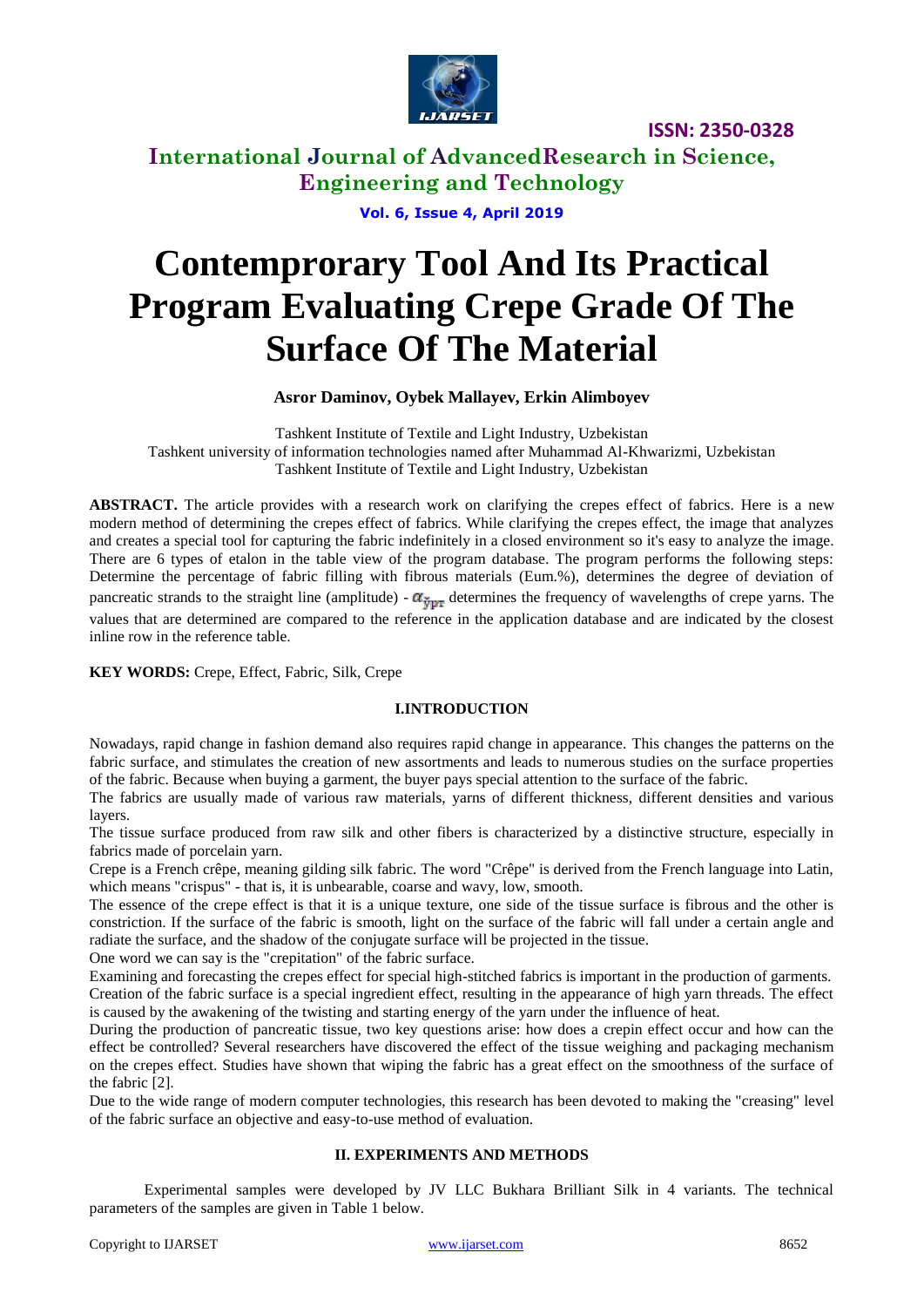

### **International Journal of AdvancedResearch in Science, Engineering and Technology**

### **Vol. 6, Issue 4, April 2019**

| <b>Technical Indicators for Experimental Samples</b> |           |                           |                      |         |                                |                        |                                 |                   |  |
|------------------------------------------------------|-----------|---------------------------|----------------------|---------|--------------------------------|------------------------|---------------------------------|-------------------|--|
| $N_2$                                                | Samples   | Raw material type, tex    |                      | Report  | Density, 10 cm<br>Raw material |                        | Density, after training<br>10sC |                   |  |
|                                                      |           | T <sub>weft</sub>         | $T_{\frac{warp}{}}$  |         | $P_{weft}$                     | $P_{\underline{warp}}$ | $P_{weft}$                      | $P_{\text{warp}}$ |  |
| 1.                                                   | Example 1 | Kst<br>2,33x4<br>1500 r/m | <b>Rsr</b><br>3,23x4 | $1S+1Z$ | 320                            | 400                    | 320                             | 430,5             |  |
| 2.                                                   | Example 2 | Kst<br>2,33x4<br>2200 r/m | <b>Rsr</b><br>3,23x4 | $1S+1Z$ | 320                            | 400                    | 320                             | 460,2             |  |
| 3.                                                   | Example 3 | Kst<br>2,33x4<br>2500 r/m | Rsr<br>3,23x4        | $1S+1Z$ | 320                            | 400                    | 320                             | 470,5             |  |
| 4.                                                   | Example 4 | Kst<br>2,33x4<br>2800 r/m | Rsr<br>3,23x4        | $1S+1Z$ | 320                            | 400                    | 320                             | 470,5             |  |

# *Table 1*

**Table Abbreviations**: Kst-crepe silk thread. Rsr-raw silk rope. The direction of rotation of S and Z threads.

It is well-known that crepe fabrics are raw tissue and there is no crep effect on it. At the time of raw material preparation and preparation for roses (raw silk dyeing and preparation for flowering process at 950S), the sericin melts in the silk thread, the properties of the yarn change, and the movement of the torsion caused by the high yarn creates a relaxation. As a result, the crevices of the panty yarn begin to disappear. The frictional solution prevents frictional forces in the interconnected parts of the body and the tongue. The force created by the relaxation of the crepe wing yarns and the frictional strength of the joints that are bound to them by the threads of the skin (collapsible) collide with each other. The collision between the two forces leads to the twisting of the yarns relative to the center axis. This deviation occurs at the junction of both forces. As a result, the yarns enter the complex spiral shape of the space. The penetration of the strips into such a complex spiral shape has a great effect on the surface of the fabric, ie the surface of the fabric moves. This is a peculiarity of crepe fabrics. This is what we have considered above the crease level of the fabric surface.

Recent research on the Cretaceous Creams for Crepe Cloth Group is as follows.

For example, the latest research was conducted by Chinese scientists. They took 8 samples in gray. In order to distinguish the peculiarity of the crepes effect, the projected area of the fabric surface has increased its projected area by 100% to the overall area of the fabric. The resulting result is a value that determines the crepe effect [2].

The defect of the proposed work is that if the fabric is of two types, ie a large crep effect or a small crepe effect, the projected area under the effect of the light can be the same in both samples. Then this method can not distinguish between large and slight crepus effect on fabric surface.

In addition, the absence of a fixed environment in the image capture results in great difficulties in image analysis and reduces the accuracy of the results obtained. Because it requires a sophisticated algorithm to analyze the image. The more complex the analyzer algorithm, the higher the error rate of each step of the algorithm.

In creating a new modern way of thinking, we have created an image-capture apparatus in a non-invariant environment for simple and accurate algorithm analysis (Figure 1), taking into account the above mentioned conditions (Figure 1).



**1. CMOS touch USB camera, 2nd lens, 3. Fabric sample (green ring), 4. Cassette, 5. Lighter.** Picture 1. A shooting media in a fixed environment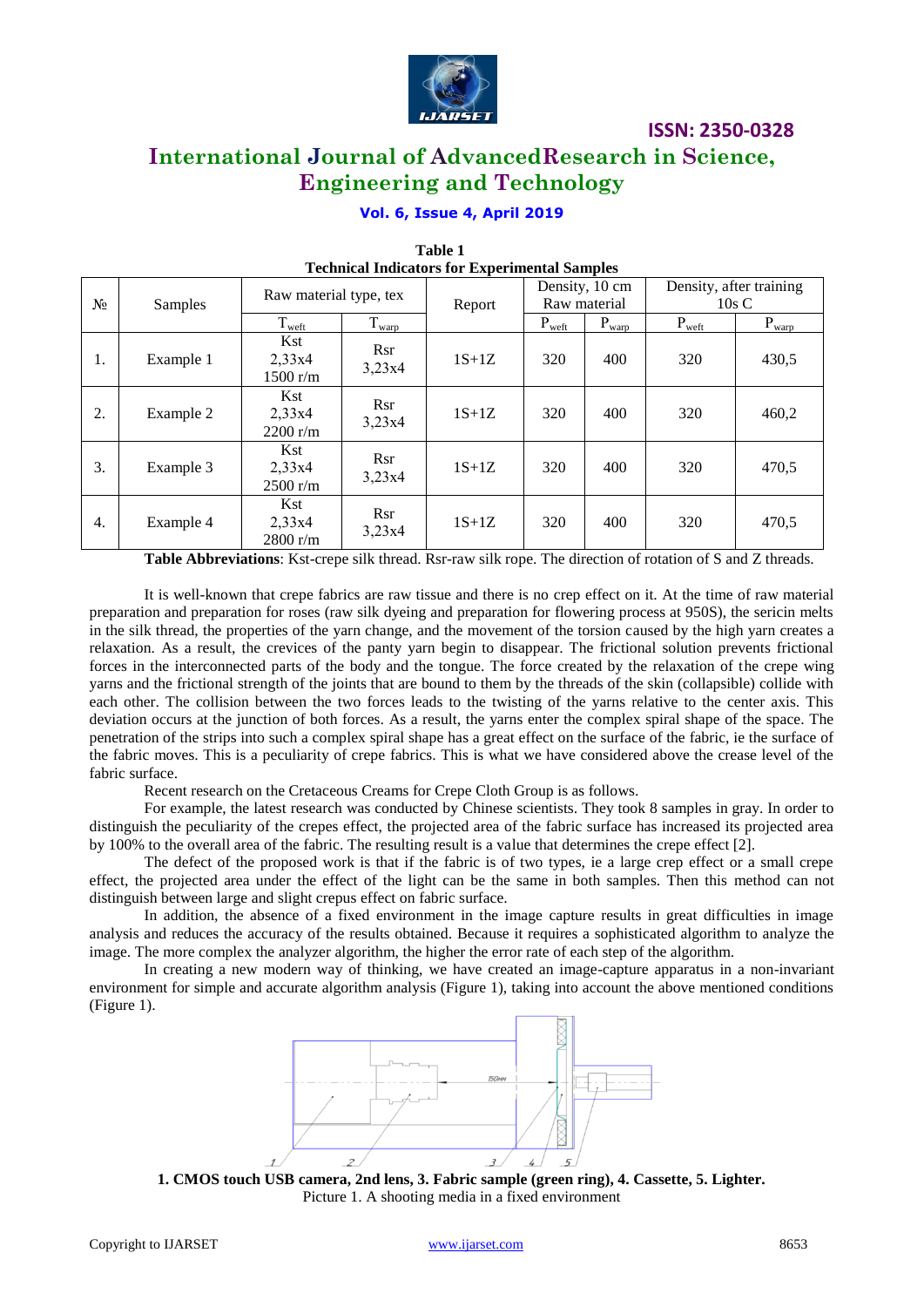

## **ISSN: 2350-0328 International Journal of AdvancedResearch in Science, Engineering and Technology**

### **Vol. 6, Issue 4, April 2019**







Picture 2. Overview of the device *Picture 3. Tool interior visibility*



Picture 4. Handheld cassette

High-performance 14 MB in industry. A pixel CMOS touch screen, and an image lens up to 45 times the image. The fixed image distance from the camera lens to the fabric sample is 15 cm.

The tool works as follows: the camcorder 1 is positioned on the cassette 4 using the lens 2, the fabric sample 3 is shot. The fabric sample is illuminated by the backlight on the illuminator 5. As a result, we produce the following fabric images (5a and b) that we need.





5-picture.

a) The number of wings in pancakes is 1500 rounds / m

b) The number of creases per pancake rope is 2200 bpm

The texture of the fabric is continuous because the capture medium is off. That is, the picture's size and color are the same. The film does not have an effect on the environment.

You can use a few simple algorithm software to analyze images taken using this capture method.

A practical algorithm has been developed to determine the degree of crepation based on "snapshot analysis" of the crepe fabric shooting.

#### **III. CONCLUSIONS AND DISCUSSIONS**

The software algorithm works as follows.

1. Take 7x7cm of fabric and place it in the cassette and paint it in black and white rings.

2. A matrix called digital pt has been created from the RGB matrix.

3. The size of the strips in the drawing was calculated and succeeded.

4. Go The MasMax matrix determines how much the percentage of thread breaks down to the line (%).

As a result of calculations, the number representing the wick ropes is combined vertically. Then we take the picture below (Figure 7).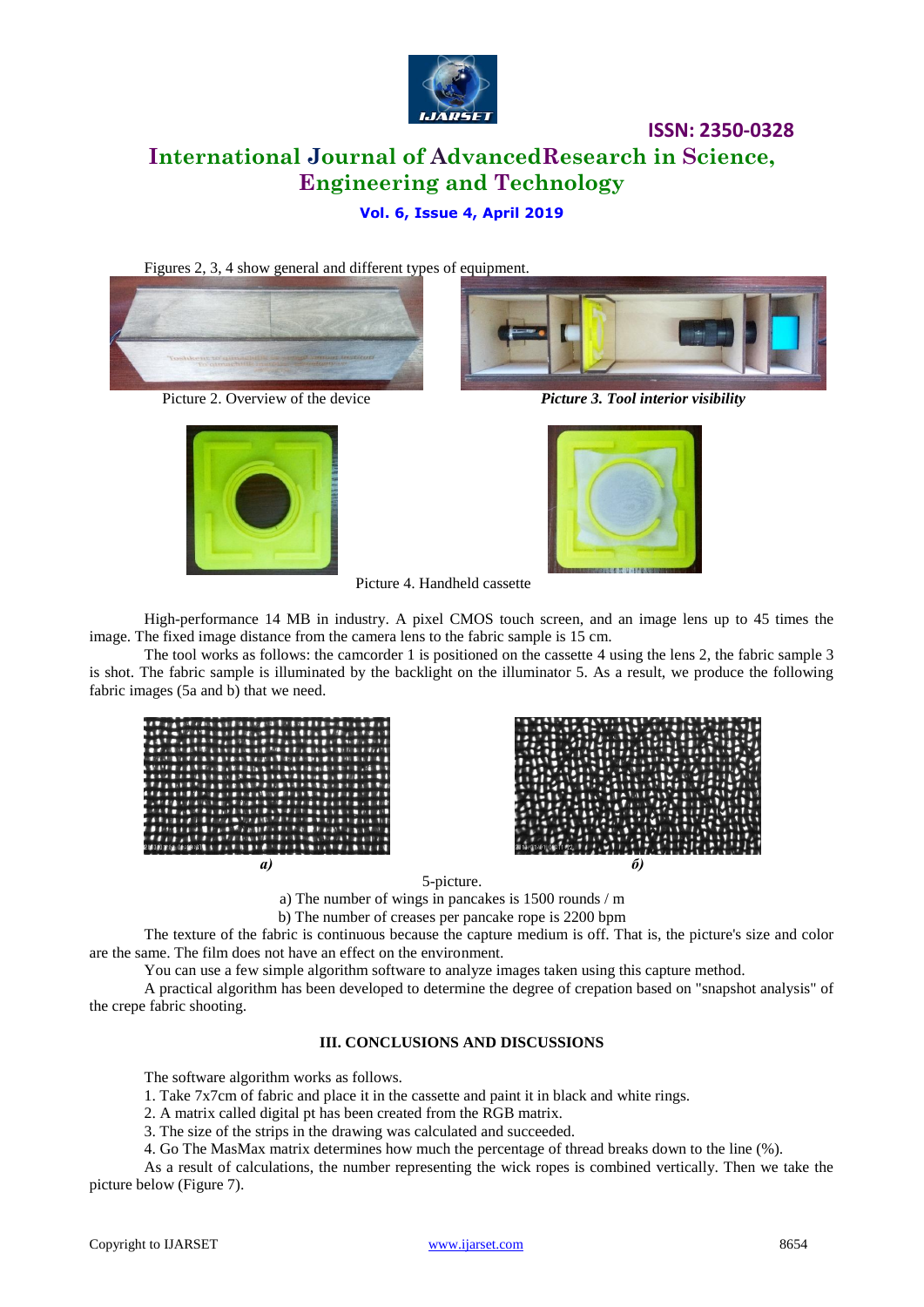

### **International Journal of AdvancedResearch in Science, Engineering and Technology**

### **Vol. 6, Issue 4, April 2019**



Figure 6. Curves that determine the wavelength of the thread

These curves indicate how much the cord strings tend towards the straight line. The program displays the average of the average deviation of the yarn across the entire line and the average deviation of all the yarns.

5. Go to the wave step of the detected yarn in the MasMax matrix.

These two figures are considered to be the size representing the degree of creasing of fabrics. Because the appearance or shape of objects is directly related to the sum of the elements of its constituent elements. Creams of pearls made of complex spiral formations in the tissue are the basis of the original texture formed on the surface of crepe fabrics.

The table contains a table of references. The table of benchmarks contains 6 different metrics:

Etalon-1 low-purity crest effect;

Etalon-2 medium-pancreatic effect of soft straw;

Etalon-3 small peppers effect on small stumps;

Cretaceous effect of Etalon-4 large grindstone;

Medium crepes effect of Etalon-5 gritty;

Etalon-6 is a large crepe top crep effect.

The resulting result is compared to the indicators that are included in the program, and the next line is shown (Figure 7).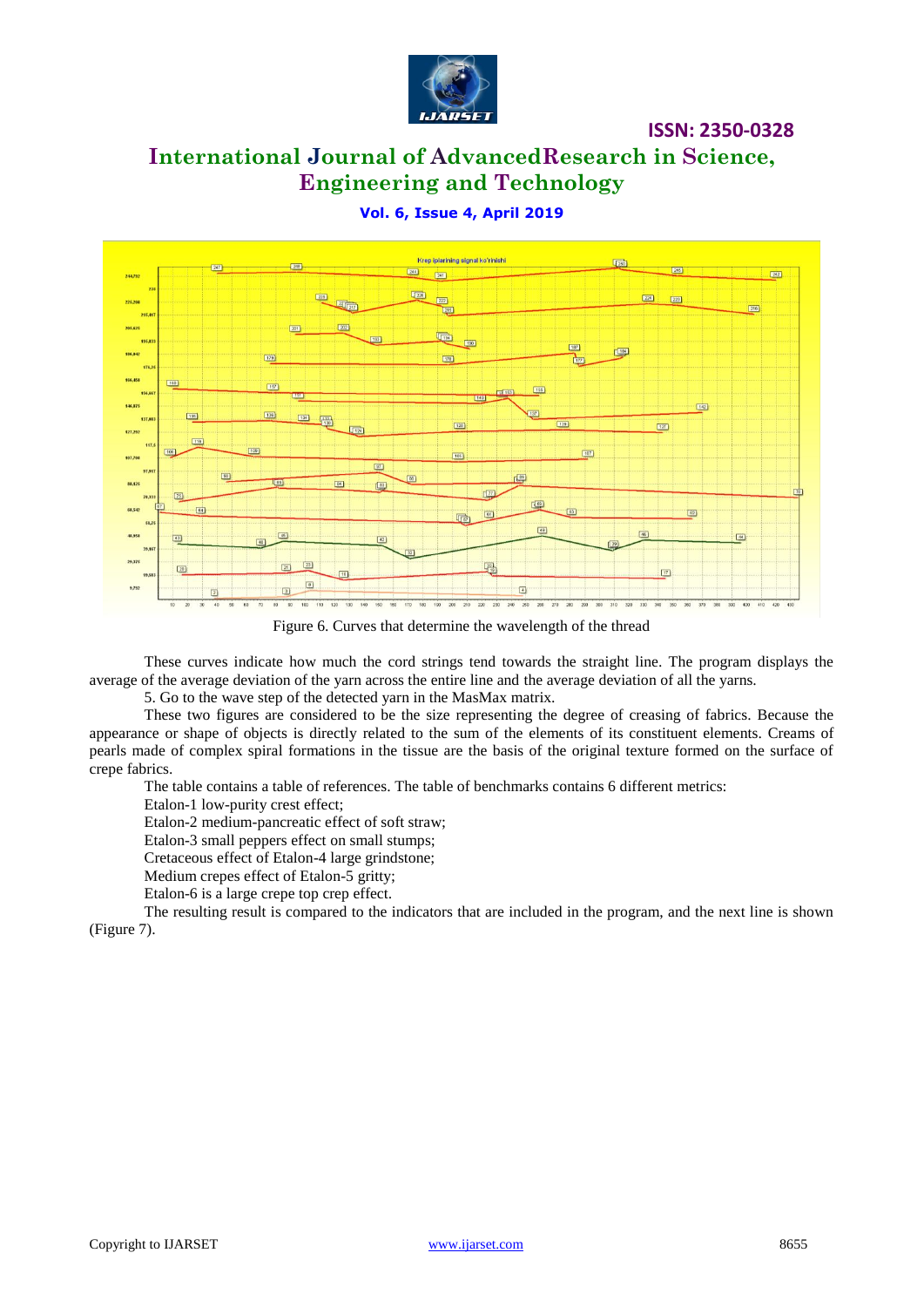

### **International Journal of AdvancedResearch in Science, Engineering and Technology**

### **Vol. 6, Issue 4, April 2019**

|                | Argog      | $\blacksquare$ Tanda |                |                                                    |                                                    | $\Box$ 1   | 2               | $\blacksquare$ 3 |
|----------------|------------|----------------------|----------------|----------------------------------------------------|----------------------------------------------------|------------|-----------------|------------------|
|                |            |                      |                | N <sub>0</sub>                                     | Ma'munalar                                         | <b>Eum</b> | Og'ish darajasi | To'lgin gadami   |
|                |            |                      |                | 1                                                  | E'talon-1<br><b>Mayin past krep</b><br>effekti     | 0,86       | 0,02            | 0,50             |
| ok             |            |                      | $\overline{2}$ | Etalon-2<br>Mayin dag'allik<br>o'rta krep effekti  | 0,89                                               | 0,10       | 0,80            |                  |
|                |            |                      | 3              | Etalon-3<br>Mayda dag'allik<br>yuqori krep effekti | 0,93                                               | 0,20       | 1,10            |                  |
|                |            |                      | 4              | Etalon-4<br>Yirik dag'allik<br>past krep effekti   | 0,91                                               | 0,03       | 1,30            |                  |
|                |            |                      |                | 5                                                  | Etalon-5<br>Yirik dag'allik<br>o'rta krep effekti  | 0,92       | 0,10            | 1,60             |
|                | Hisoblash  | $\bullet$<br>Grafigi | Rasmga olish   | 6                                                  | Etalon-6<br>Yirik dag'allik<br>yuqori krep effekti | 0,95       | 0,20            | 2,10             |
| N <sub>0</sub> | <b>Eum</b> | Og'ish darajasi      | To'lgin gadami | $\overline{I}$                                     | <b>Namunaning</b><br>ko'rsatgichlari               | 0,91       | 0,097           | 0,882            |
|                | 0,91%      | 0,096840             | 0,882200       |                                                    |                                                    |            |                 | Saqlash          |

Picture 7. Overview of the application interface

We tested our experimental samples for the same period of time with the same dose and the same substance, and we analyzed the samples on a newly created device and analyzed the image with a practical application. The results of the analysis are shown in Table 2 below.

|       | <b>Samples</b> | <b>Minimum</b> | I more of Festive common aging a program may evaluated the creptition flevel<br>The degree of crepe on the fabric surface |                       |  |  |
|-------|----------------|----------------|---------------------------------------------------------------------------------------------------------------------------|-----------------------|--|--|
| $N_2$ |                | boiling        | Average values of the paddle                                                                                              | Average values of the |  |  |
|       |                | time, min.     | slippage to wavy shape, mm                                                                                                | wave step of pancake  |  |  |
|       |                |                |                                                                                                                           | threads, mm           |  |  |
| 1.    | 1500 twisted   |                | 0,000                                                                                                                     | 3,610                 |  |  |
| 2.    | 2200 twisted   | 30 minutes     | 0,046                                                                                                                     | 0,748                 |  |  |
| 3.    | 2500 twisted   |                | 0,061                                                                                                                     | 0,809                 |  |  |
| 4.    | 2800 twisted   |                | 0,117                                                                                                                     | 0,918                 |  |  |
| 5.    | 1500 twisted   |                | 0,000                                                                                                                     | 2,126                 |  |  |
| 6.    | 2200 twisted   | 45 minutes     | 0,047                                                                                                                     | 0,658                 |  |  |
| 7.    | 2500 twisted   |                | 0,056                                                                                                                     | 0,985                 |  |  |
| 8.    | 2800 twisted   |                | 0,126                                                                                                                     | 1,017                 |  |  |
| 9.    | 1500 twisted   |                | 0,000                                                                                                                     | 2,658                 |  |  |
| 10.   | 2200 twisted   | 60 minutes     | 0,053                                                                                                                     | 0,601                 |  |  |
| 11.   | 2500 twisted   |                | 0,067                                                                                                                     | 0,662                 |  |  |
| 12.   | 2800 twisted   |                | 0,139                                                                                                                     | 0,924                 |  |  |

**Table 2 A table of results obtained using a program that evaluates the Crepition Level**

As can be seen from the table, the pace of the crepes and the boiling point of the fabric increase the value of creepy wavelengths in wavy form. However, if we compare these valuesto the differences between the bursts, the wave values of yarns of 1,500 are 0, but the wave step is 13,610. The wavelength of the yarns is insignificant when the wavelengths have a value of 0. That's why we did not take that into account. At 2200, the wavelengths are gradually increasing as the boiling point increases and the wave step decreases. The difference between 30 minutes and 45 minutes of boiling boils is minimal, and the difference between the boil for 30 minutes and 60 minutes has changed dramatically (0,013-0,035). We can see a sharp increase in the value of the transition from 2200 to twisted yarns and their transition to wavelengths in 2,500 yarn. The wave step values also differ significantly (8,444-6,183). With the creeping ropes increasing, the wavelengths of wavelengths are diminished and the wavelengths of wavelengths are diminished. However, these figures are increased to 2,500 pile crepe fabrics, and the wavelengths of the 2,500 tissue yarns are very low (5,827-5,814) in fabric with a 2800 pound crepe band.